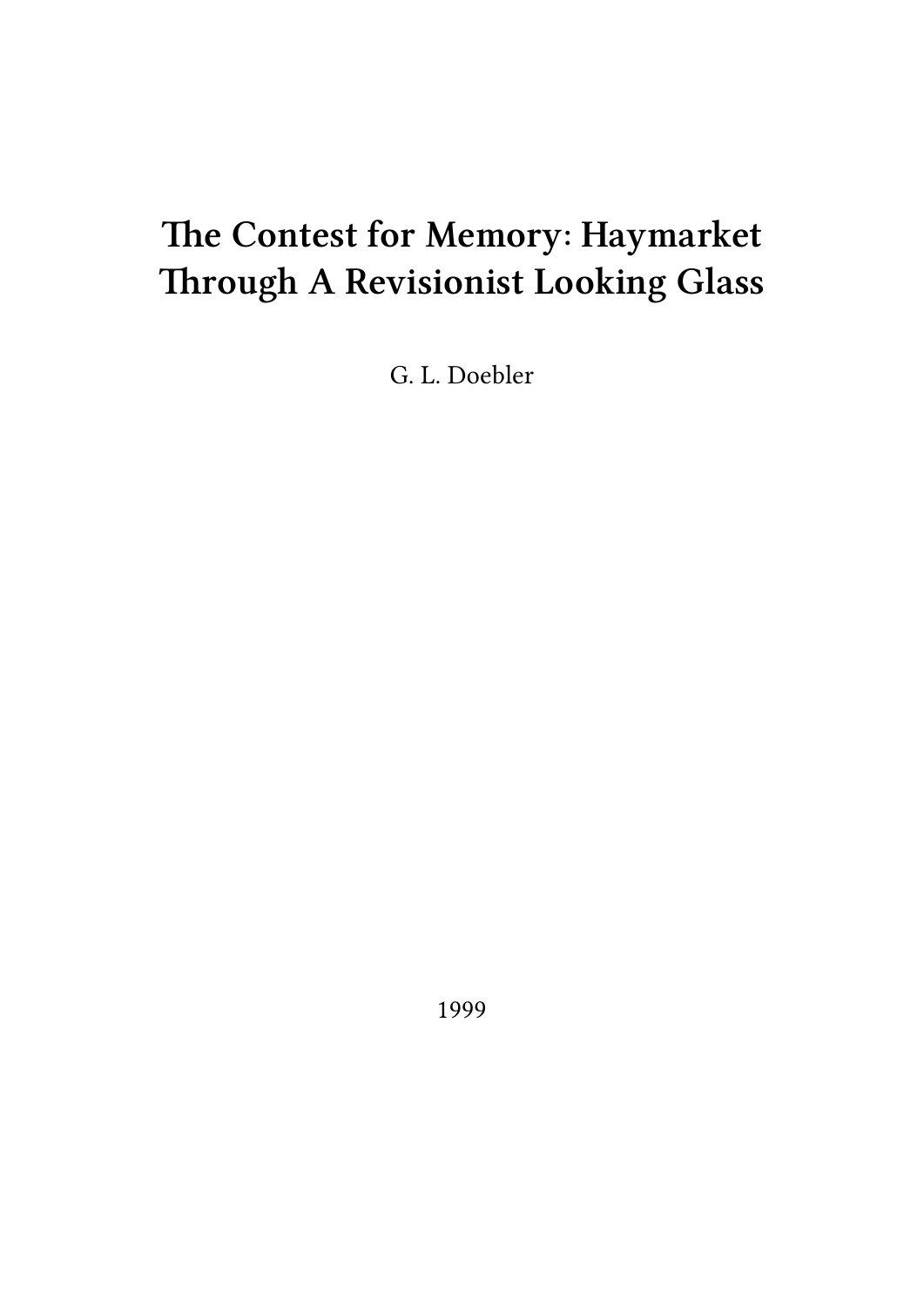## **Contents**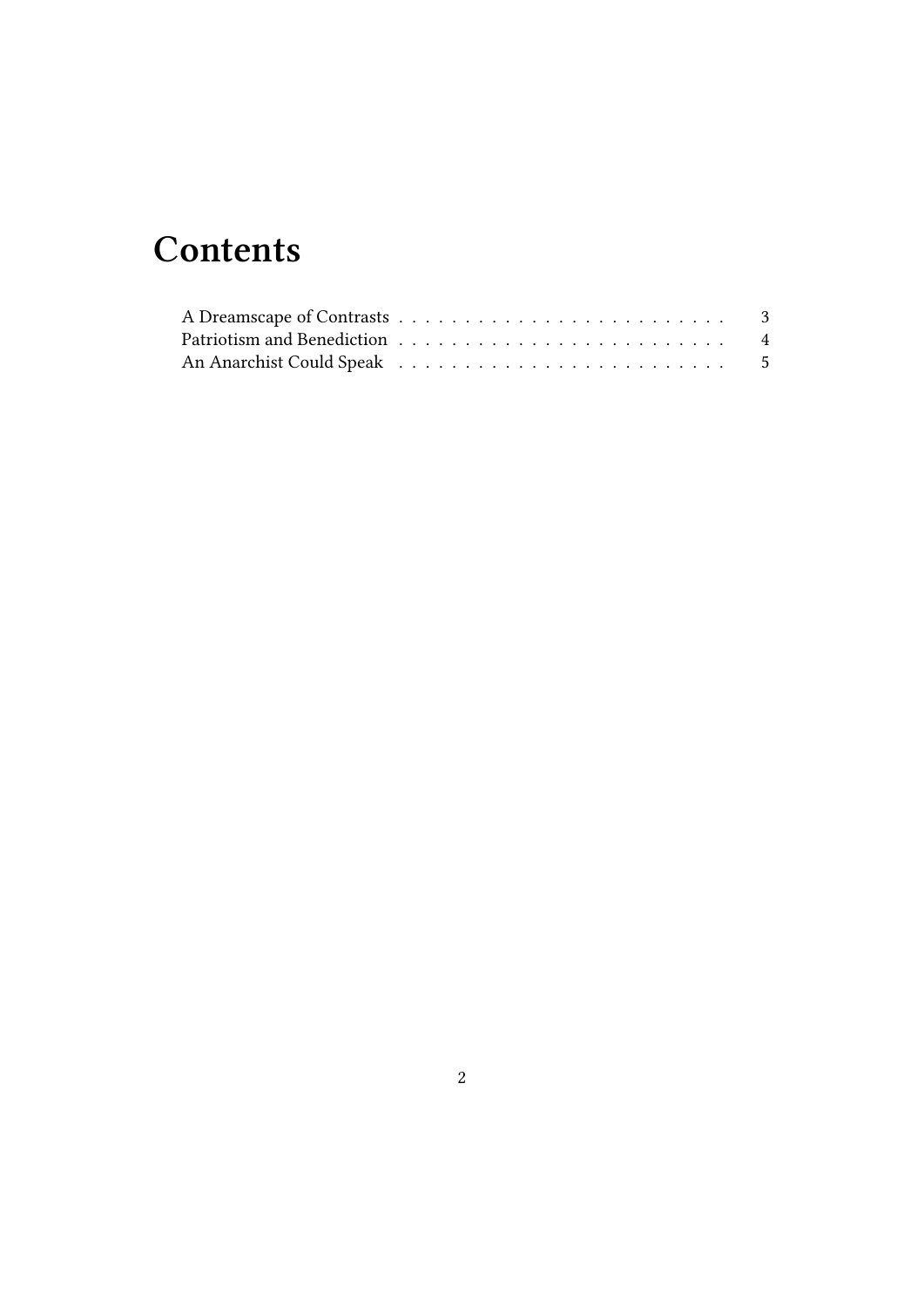**Last issue, the** *Fifth Estate* **announced a ceremony where the famed Haymarket Martyrs Monument in Chicago was to be declared a federally designated National Historic Landmark. Unknown to us, there had been intense agitation by local anarchists against this. G. L. Doebler attended the dedication ceremony and his report makes clear why the opposition was so intense.**

I went to Chicago on May 3 to attend the dedication of the Haymarket monument as a U.S. National Park Service Historic Landmark. The irony of a monument to executed anarchists being recognized as "historically significant" by the same government they so vehemently opposed was not lost on me.

Still, I wanted to bear witness to the event as part of the long history of the Haymarket Affair, begun so long ago. On the drizzly night of May 4, 1886, a person still unknown threw a bomb into the ranks of Chicago police who were dispersing a street meeting of anarchists protesting police brutality against workers striking for the eight-hour day.

Eight anarchists — Albert Parsons, August Spies, Adolph Pischer, Oscar Neebe, Louis Lingg, George Engel, Michael Schwab, and Samuel Fielden — were arrested, tried in a farcical trial, and convicted, even though it was proven that none of them was the actual bomb thrower. The prosecution freely admitted the defendants were convicted solely because of their political beliefs.

Five of these men were condemned to death. While Lingg cheated the hangman by committing suicide, the other four, Parsons, Spies, Fischer, and Engel, were hung by the neck until dead. Neebe, Schwab, and Fielden were given stiff jail terms, but later pardoned by Illinois Governer John Altgeld.

The judicial murders of the Chicago anarchists galvanized radicals all over the world. The names of many anarchists and even Communist Party functionaries who chose to be buried in the shadow of the Haymarket monument — Lucy Parsons, Emma Goldman, Voltarine de Cleyre, Ben Reitman, Harry Kelly, William Z. Foster, Elizabeth Gurley Flynn — evoke the memory of an entire generation of activists whose political eyes were opened by the Haymarket executions.

In 1893, a monument was erected over the graves of the Haymarket martyrs by Pioneer Aid and Support Association, an organization whose purpose was to support the imprisoned anarchists and their families an to keep the memory of the fallen comrades alive. A beautiful and inspiring sculpture, it has served as a beacon for radicals around the world for generations.

### **A Dreamscape of Contrasts**

This was the long and venerable history I cam to share. It was also the history that the Illinois Labor History Society (ILHS) and the National Park Service were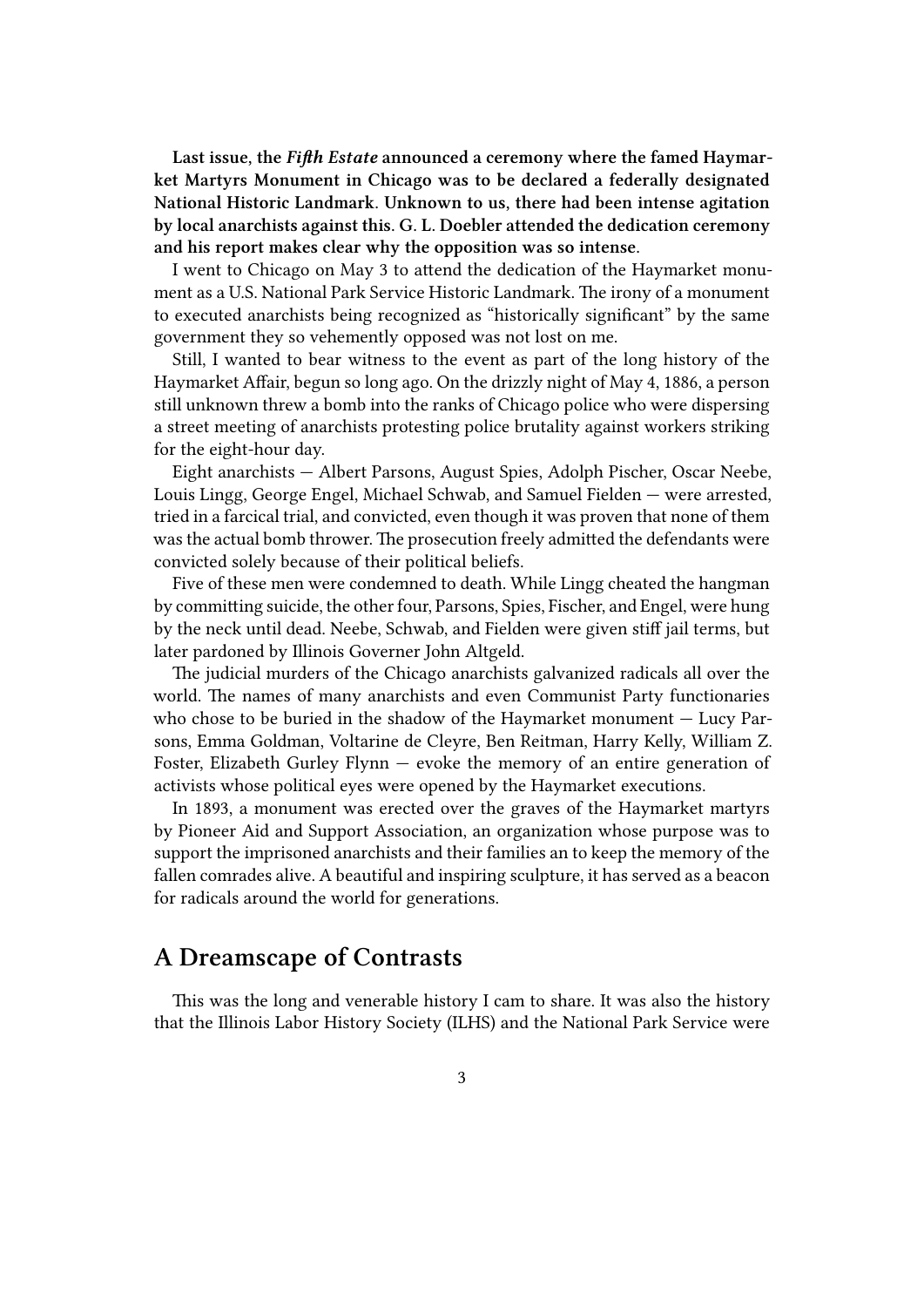determined to suppress. Walking through the gates of Forest Home (formerly Waldheim) Cemetery that afternoon, it was like Alice through the Looking Glass. I was transported to a dreamscape of contrasts and contradictions, of irony and inverted truths.

Rather than an accurate accounting of the historical significance of the Haymarket martyrs, the afternoon was a well-orchestrated imposition of historical revisionism, coldly calculated to make the martyrs acceptable to a middle-class trade unionism they would never have condoned. Like the monument itself, newly cleaned and refurbished for this dedication, the truth was similarly sanitized and refurbished for the occasion.

Instead of the small group of anarchists and antiquarians I had experienced, I found three or four hundred trade unionists, Illinois Labor History Society (ILHS) members, and representatives of various authoritarian political parties, who, like lampreys attached to sharks, were busy peddling their papers. The site of the monument and surrounding graves was covered with a large, festively striped canopy, rows of folding chairs, and a stage.

If it hadn't been for the absence of ribs and the presence of communists, I'd have sworn I had walked into a Labor Day barbecue. A brass ensemble and Germanlanguage chorus were employed for the occasion and as I surveyed the scene, the band struck up a song. "The Internationale"? "The Marseillaise"? No. It was "America the Beautiful." How completely inappropriate, thought Alice. Still, she naively had little inkling that this was merely a portent of the even stranger sights and sounds to come.

With the triumphant strains of a patriotic ode filling the air, the Communist Party dispensed literature from a table on Emma Goldman's grave. A young actress in turn-of-century dress portraying Lucy Parsons mingled with the crowd. When the time came for the official dedication a broadly smiling "Lucy" unveiled the government's small granite marker.

She looked happy and relaxed, more than glad to do the bidding of the Park Service. This was not the real Lucy Parsons who opened her husband's coffin after the executions and cried, "Oh, Albert, they have killed you!" This was not the anarchist firebrand Lucy Parsons who is buried just a few feet away and who struck fear into the hearts of Chicago's ruling class leading marches of the hungry and unemployed.

#### **Patriotism and Benediction**

The nicely printed program listed the speakers; the ILHS president; representatives of the Park Service; and an endless list of labor bureaucrats including the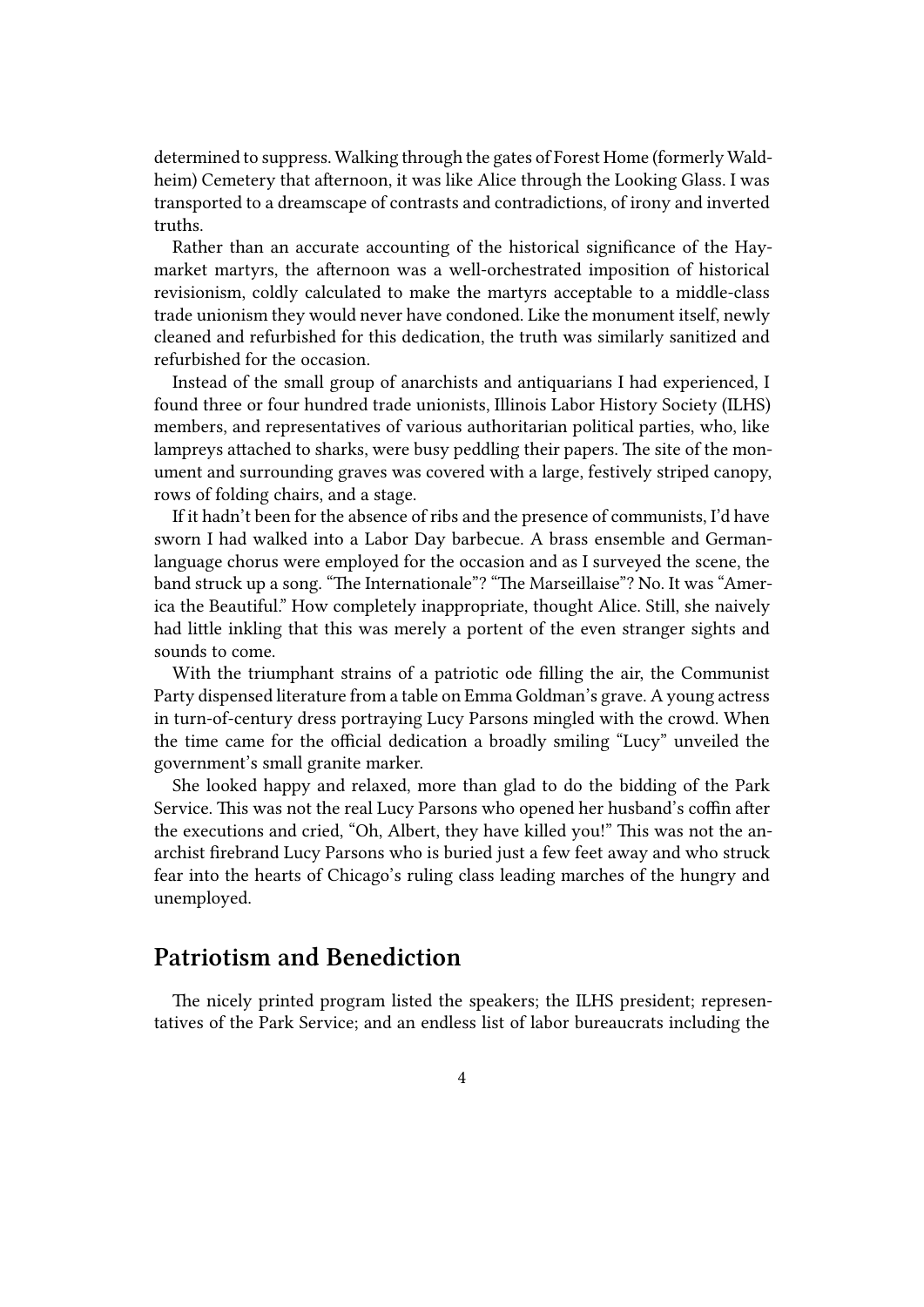president of the Chicago Federation of Labor. Not one anarchist was invited to speak. Not one rank-and-file worker.

Even worse, the ceremony opened with a Catholic benediction. If playing "America the Beautiful" at the graves of men put to death by the state for their anarchist ideals, what can blessing the graves of anarchists be considered? Where were the anarchists? There were some there. Of course, on this side of the looking glass they were the enemy. A small group of comrades from Chicago's Louis Lingg Society and Autonomous Zone gathered close to the monument to protest this profound perversion of history. A group of beefy, burly men wearing union logos on their t-shirts and jackets were present to protect the good citizens gathered to honor the anarchist martyrs for these fearsome real-life anarchists.

When the first speaker took the podium, the anarchists began to shout and chant. The wall of men around the anarchists thickened as reinforcements arrived. "Shut up! You are not respecting the speaker!" "This dedication is a mockery," the anarchists replied. "These men were anarchists!"

When Chicago Monsignor John Egan began intoning his divine utterances, one of the anarchists yelled, "No god, no kings!," and the priest was temporarily drowned out by a sea of catcalls, among them mine. "The church cried out for these men's deaths!" This was more than I could take.

#### **An Anarchist Could Speak**

Pushing and shoving erupted between the anarchists and the goon squad. Some punches were thrown. Then it was over. A truce was struck.

The dedication officials promised that an anarchist could speak from the podium if the protesters stopped disrupting the ceremony, a promise on which they later reneged. Although there was no more violence, the goon squad, with backup from the Forest Park cops, cordoned off the protesters during the rest of the proceedings. No damned anarchists were going to disrupt the government's dedication of the preeminent anarchist historical site in North America. The government killed 'em and goddammit, the government would bloody well dedicate 'em, too.

With the exception of Carlos Cortez, longtime Wobbly, poet, and artist, who was limited to reading a poem, not one person spoke who could even be called a radical or a leftist, let alone an anarchist. There were brief introductions of descendants of some of the martyrs, and historian Paul Avrich gave a brief description of the Haymarket Affair, but never was it mentioned that the men whose monument was being dedicated were anarchists.

Instead, speaker after speaker characterized the martyrs as "labor activists" who died for "worker's rights," good American trade unionists who lost their lives in the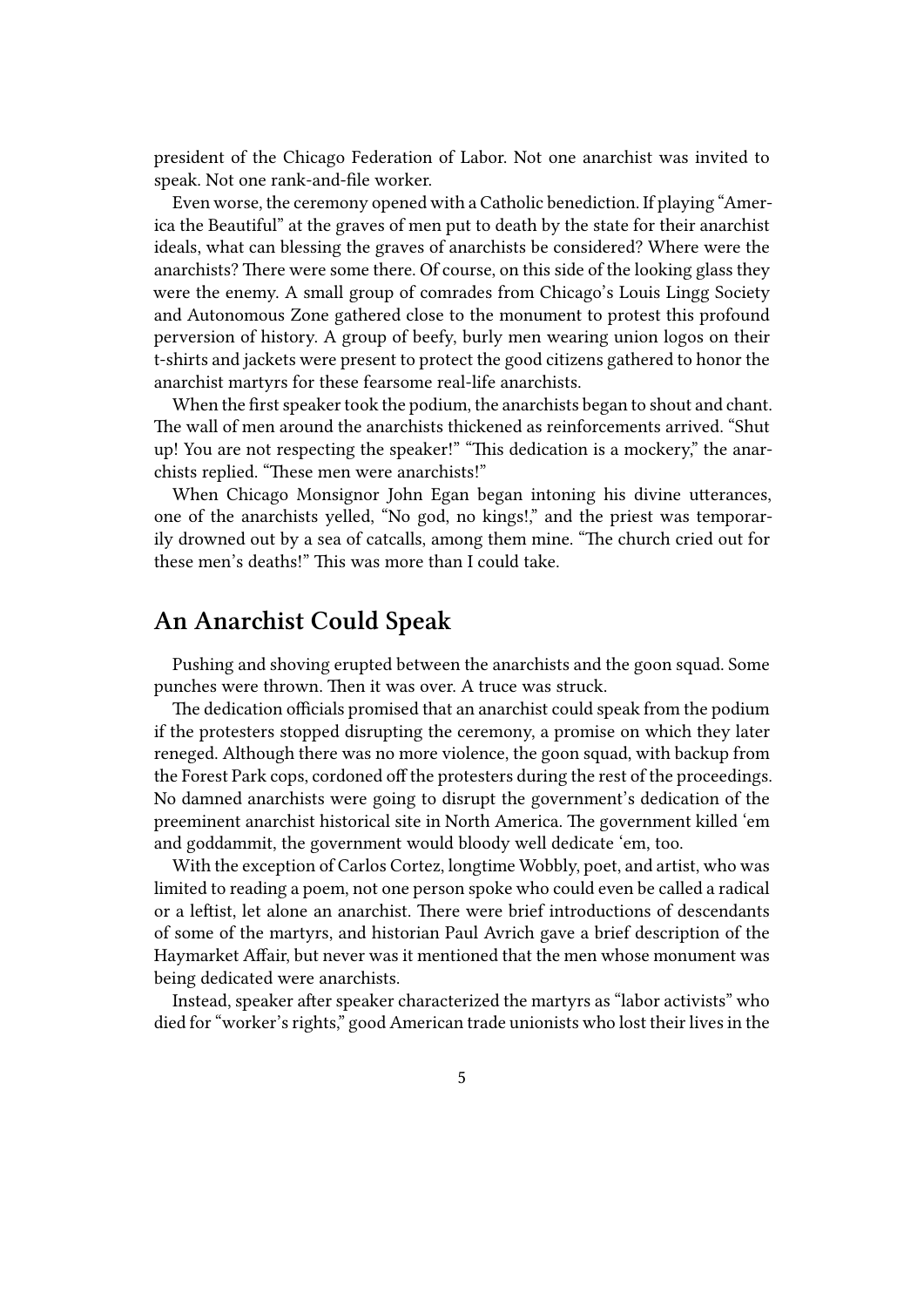fight for the eight-hour day, a fair day's wage for a fair day's work, mom, and apple pie. Pious labor hacks invoked the memory of the martyrs in support of everything for pro-labor legislation to saving Social Security.

Mercifully, Alice's trip through the revisionist looking glass soon ended. For the moment at least, the history of the Haymarket martyrs was rewritten. The government's plaque reads: "This monument represents the labor movement's struggle for workers' rights and possesses the history of the United States."

This statement is amazing both for what it does and what it doesn't say. It is, to paraphrase Voltaire, a plaque of lies played on the dead. There is no mention of anarchism, of the struggle for liberation from religious superstition and government, of the ideal that the fruits of the Earth and of human toil should be shared by all, of the sham that was, and is, American justice.

The ILHS should be shamed. Entrusted by the Pioneer Aid Society with the deed to this monument, they have betrayed that trust by perverting the memory of the martyrs. Purporting to be historians, they have violated the historian's ethical responsibility to tell the truth about the past. Claiming to be guardians of the history of labor, they have done a great disservice to working people by denying them the real history of the Haymarket martyrs and their anarchism.

The truth is that the anarchism of the Haymarket martyrs provided the vision of a just society that inspired working men and women to fight against their oppression. And the anarchist movement provided some of the best fighters in that struggle. They did not, however, fight for the eight-hour day, or higher wages, or pro-union legislation. They fought to abolish the wage system, destroy government, explode religion, and manifestly change the very foundation of human society.

To now call them "labor activists fighting for the 8-hour day" and invoke their memory in support of "democratic rights on the job" and "trade union rights" is to perpetrate an unforgivable act of historical revisionism. To consecrate the Haymarket monument as a National Historic Landmark while strong-arming protesters and forbidding anarchists from speaking  $-$  and to pretend not to see the sinister irony and cynical deceit — is a moral and historical outrage of Orwellian proportions.

Don't get me wrong. I'm glad that organized labor recognizes the part that the Haymarket martyrs played in its history and I welcome working people everywhere to learn about and claim the legacy of Haymarket; however, if the price of that recognition is the denial of the ideals of the martyrs and the truth of the Haymarket Affair, we must protest that it is at too dear a cost.

Albert Parsons said, "Every great robbery that was ever perpetrated upon a people has been by virtue of and in the name of law." He did not ask for laws to "protect" working people.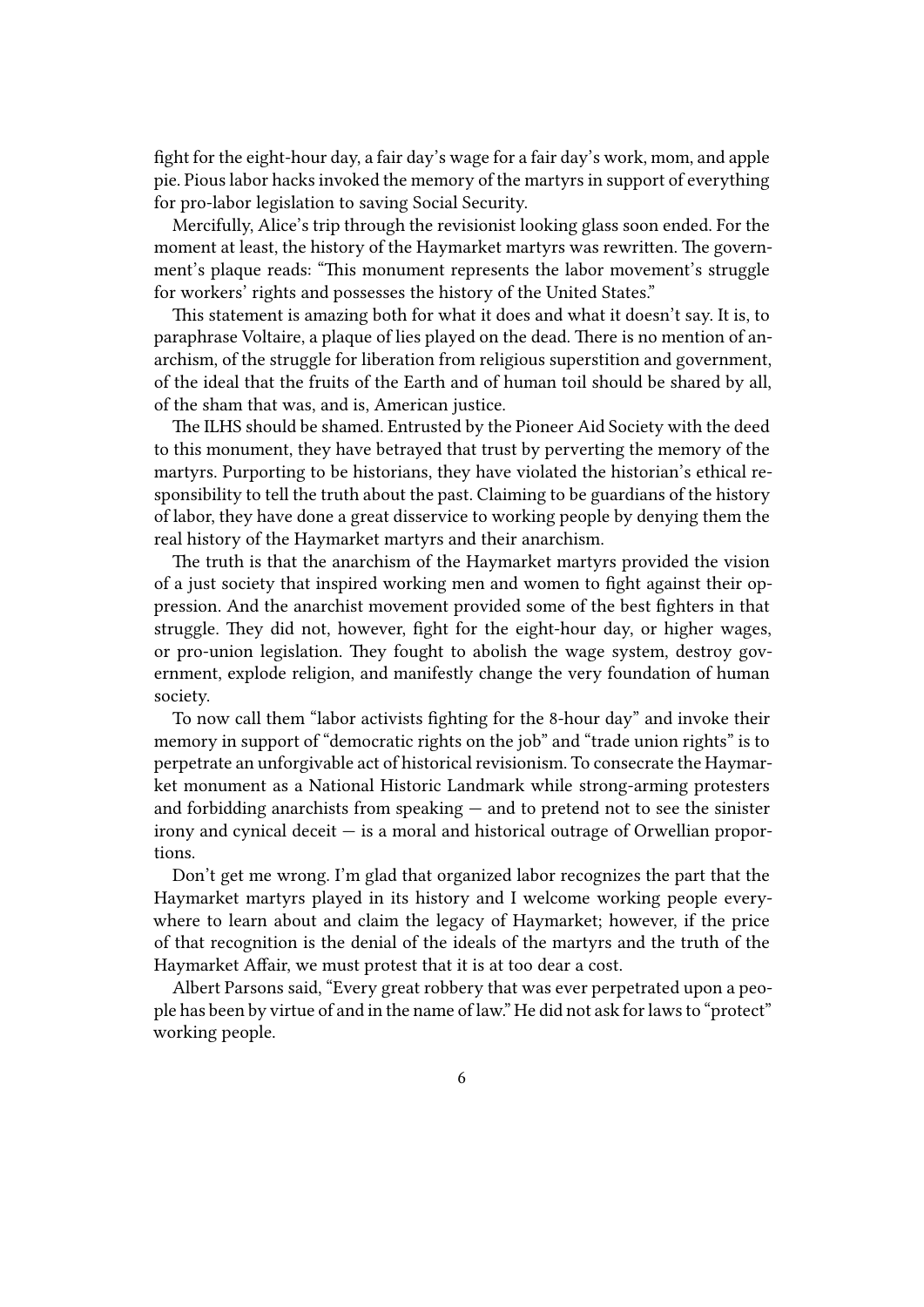Louis Lingg said, "I despise you. I despise your order, your laws, your forcepropped authority." He would not have been satisfied with the New Deal. Adolph Fischer said, "I was tried… for murder, but I was convicted on Anarchy." He did not claim to be a martyr for the eight-hour day.

August Spies predicted that "the day will come when our silence will be more powerful than the voices you are throttling today."

Sadly, that magnificent silence is being prostituted by the ILHS on behalf of bankrupt business unionism.

Keeping the truth alive about the 1970 murders of students at Kent and Jackson State face similar disinformation efforts and co-optation. We keep the truth alive and honor the fallen by gathering every May 4 at Kent State University as a living monument.

Similarly, anarchists can keep the truth of Haymarket alive by gathering at the monument every May 1 to claim it as our own.